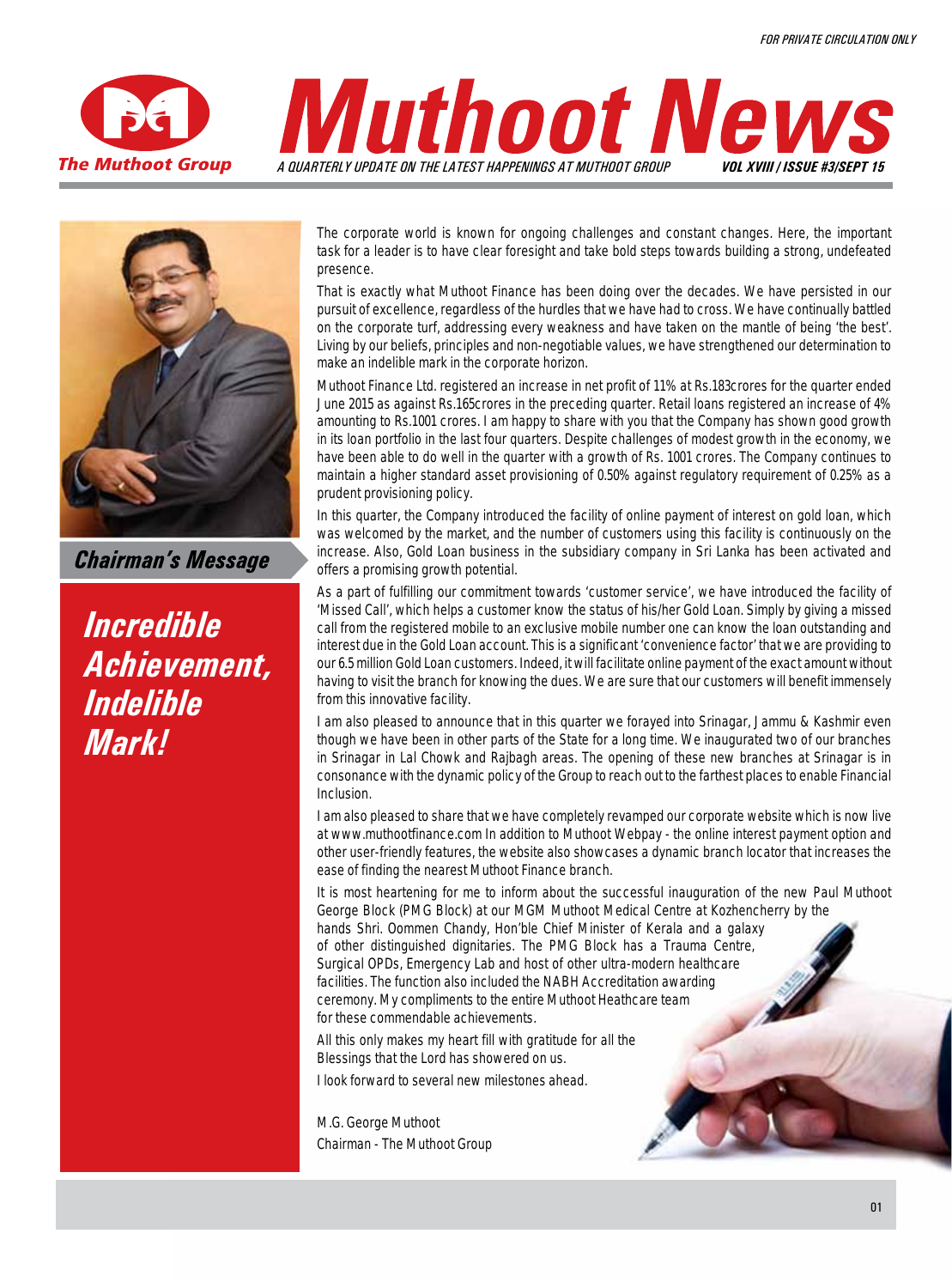

**Onasadya at "Karunya Visranthi Bhavan", Kattela, Trivandrum** 



As Part of ISR activity, an Onasadya was arranged for the inmates of Karunya Visranthi Bhavan, an Old Age Home situated at Katella, Trivandrum, under the leadership of Mr. George Jacob Muthoot, Joint Managing Director, The Muthoot Group. Mrs. Elizabeth Jacob, Director, Mr. George M Jacob, Director , The Muthoot Group, Mr.Vaidyanathan, R M, Trivandrum South, Mr. Vinod Raj, RM, Trivandrum North, Mr. Vibin Menon, RM, Madurai accompanied by a team of Zonal Office staff members assembled at the Karunya Visranthi Bhavan and had lunch with the inmates of the orphanage.

#### **Blood Donation Camp**



As part of ISR activity, a Blood donation camp was conducted at Zonal Office Trivandrum, wherein 80 employees from Trivandrum region whole heartedly participated. Mr.George Jacob Muthoot, Joint Managing Director, The Muthoot Group accompanied by Smt. Chandrika, Mayor of Trivandrum Corporation and Mr. Sanjai Kumar, D.C.P.Trivandrum, inaugurated the camp. Dr. Usha, Dr. Sathyabhama, Sree Chithira Thirunal Institute for Medical Sciences & Technology and Mr. Vaidyanathan, Regional Manager, Trivandrum South were present on the occasion.

#### **Any Time NCD A wonderful opportunity to invest your money wisely**

#### **Advantages of NCD**

Better yield on your investment | Multiple investment choice based on custmer demand | Any time investment option | Quick allocation of NCDs to the purchasers | Demat account | Opportunity to invest for short term/long term | TDS is not applicale on listed NCDs | Patial redemption facility | Listed in stock exchange | Immediate transfer of interest and maturity amount to bank account

**Ph: 0484-3937598/583. Email: ncd@muthootsecurities.com**

#### **Muthoot WeCare ISR Initiative**

Muthoot WeCare ISR has been started to encourage employees of CO (North) to contribute to the society and promote a feeling of altruism among them. As part of the initiative, the employees are encouraged to contribute to the society and a Muthoot WeCare ISR Employee of the month is selected & rewarded every month.



Mr. Raman Gulati, ABM- Kashipur Branch was awarded the Muthoot WeCare Employee of June 2015 for having donated blood to a person who had to urgently undergo a critical surgery.



Mr. Babu John Malayil, Deputy General Manager, The Muthoot Group addressing the gathering of CSR Conclave 2015 organized by Confederation of India Industry.



Mr. Babu John Malayil, Deputy General Manager, The Muthoot Group addressing the gathering of Lions clubs Cabinet Installation Meeting 2015.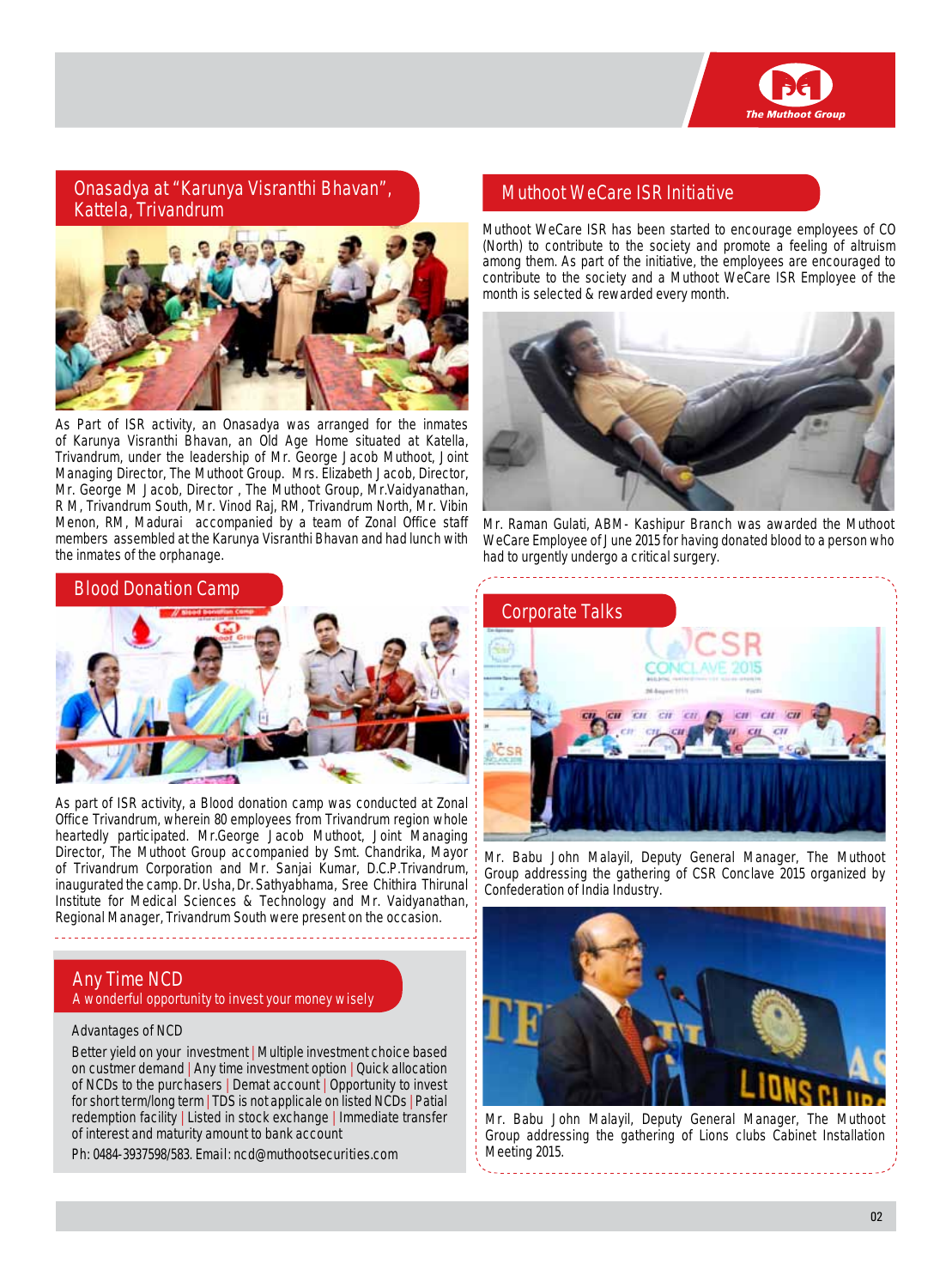

#### **Congratulations**



Ms. Anu R Kaimal, Sr. Manager, Compliance<br>& Legal, Muthoot & Legal, Muthoot Securities Ltd. (MSTL) receiving certificate in "Global Financial Compliance" issued by Chartered Institute for Securities &Investments (CISI) – London from Mr. Ganesh Iyer, Country

. . . . . . . . . . . . . . . . . . .

Head, Chartered Institute for Securities &Investments (CISI) - London in the presence of Mr. Ragesh G R. Director & CEO MSTL.



**Association with M/s.GMart**



Muthoot Vehicle and Asset Finance Ltd. has appointed M/s G Mart as the distributor for Muthoot Money- Domestic Money Transfer. Mr. Gopakumar K.H, handed over the distributor enrolment DD to Mr. George Alexander Muthoot, Managing Director, The Muthoot Group on 17/8/2015 in presence of Mr. George M Jacob, Director, Mr. K.R Bijimon, Chief General Manager, Mr. Cherian Peter, Chief Marketing Officer, The Muthoot Group and Mr.Saju Kuruvilla, Head- Franchisee Business Money Transfer.

#### **Yoga Day**



MITS observed yoga day on 22nd June, 2015 on the occasion of International Yoga day pledging to cherish and honour the great Indian Tradition. Dr. S Pushpakumar, Principal, MITS inaugrated the event.

**GyandeeksHa**

# **Independence Day Celebration**

Independence Day celebration of Muthoot Institute of Technology & Science (MITS) was inaugurated by Mr. George Varghese, Executive Director along with Dr. S Sivakumar, Principal in Charge, MITS.

# **Mobile surveillance squads**

Muthoot Finance has set up Mobile Surveillance Squads to tighten the security in their branches during night time. Mr. George M Jacob, Director, The Muthoot Group flagged off the event.



L-R Mr. Cherian Peter, CMO, Mr. Thomas John, CVO, Dr. John V George, EVP, Mr. George M Jacob, Director, Mr. K.R Bijimon, Chief General Manager, Mr. Mohanachandran K, General Manager, Muthoot Finance Ltd.



George Alexander Muthoot, Managing Director, Mr. George M Jacob, Director and Mr. Eapen Alexander, Director, The

Muthoot Group. The other company officials present during this occasion included Mr. K.R Bijimon, Chief General Manager, Mr. P.E Mathai, GM – IMT & BC, Mr. Cherian Peter, Chief Marketing Officer, Mr. C.V John, GM – HRD, The Muthoot Group. The initiation and induction programme 'Gyandeeksha' was held in MITS (Muthoot Institute of Technology & Science) Campus on 29th July 2015. The programme was inaugurated by Mr. Alexander Jacob IPS, former DGP of Kerala

Police along with Mr. George Alexander Muthoot, Managing Director, The Muthoot Group. Mr. P. George Varghese, Executive Director, MITS, Mr. George M. George, Director, Mr. Eapen Alexander, Director, The Muthoot Group, Dr. S Pushpakumar, Principal and Dr. A. C Mathai Academic Advisor,

MITS were present on the occasion.

Muthoot Finance Money Transfer Onam Road show campaign was flagged off by Mr. George M George, Director, The Muthoot Group along with Mr.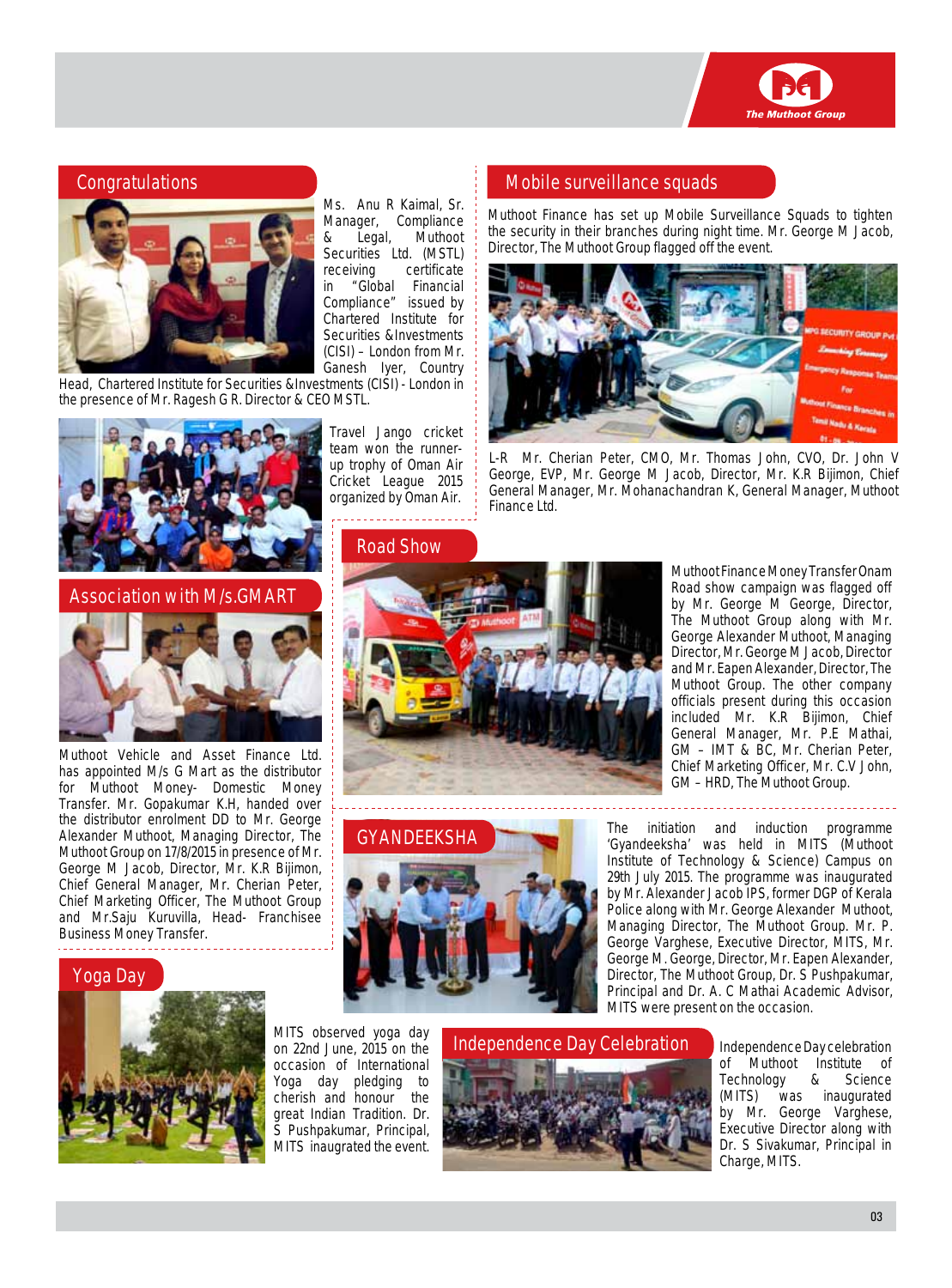

### **Neurosurgeon publishes article in International Journal**

Dr. Ajayakumar A, Consultant Neurosurgeon at Muthoot Medical Centre, Kozhencherry has had his case report titled 'Surgery in Spontaneous Intracerebral Hemorrhage– A Series Analysis' published in the July 2015 issue of "Journal of Neurology and Stroke", published by Medcrave, USA.

#### **Emergency Medicine Team roping in due recognition**

Dr. Vivek R Rejathalal, Emergency Medicine Specialist, Dept Of Emergency Medicine at Muthoot Medical Centre was awarded 'EPI Star Award-2015' at the National Conference on Critical Care (PACE-2015). The MEM (Masters in Emergency Medicine) residents of the department also received special commendation for the poster presentation on a rare clinical scenario during this conference.

#### **World Heart Day Commemorated**

In conjunction with World Heart Day on 29 Sep, 2015, Cardiology Camps were conducted at Muthoot Medical Centre, Kozhencherry and Pathanamthitta. Consultative services and ECG tests were offered at no cost to the public and discounts were offered on all corresponding tests like TMT, ECHO etc.

### **Medical camp at Vettipuram**

Muthoot Medical Centre, Pathanamthitta organized a medical camp at Konnammoode, Vettipuram for the benefit of the public. Following the inauguration of the camp by the Municipal chairman, consultative services were offered by Dr. Prasanth Sankar, Consultant Physician & Diabetologist, Dr. Molin Rita, Consultant Gynaecologist & Dr. Vinod Raj Consultant Dental Surgeon.

## **Participation in CREDAI Property Show 2015**

Muthoot Homefin (India) Ltd (MHIL) participated in the CREDAI Property Show 2015



L-R Mr. Bipin Palande - AGM Operations, Mr. S. Narayanan - Asst. Vice President, Mr. George P. P. - Vice President, Muthoot Homefin (India) Ltd., Mr. George Alexander Muthoot, Managing Director, The Muthoot Group, Mr. Davis Pallan - Asst. Vice President , Muthoot Homefin (India) Ltd., Mr. Eapen Alexander, Director, The Muthoot Group.

#### **NABH Certification Awarding Ceremony and Paul M George Block Inauguration**

The NABH Accreditation awarding ceremony and Paul M George Block inauguration was conducted at Muthoot Medical Centre, Kozhencherry. The ceremony was graced by the presence of Mr. Oommen Chandy, Hon'ble Chief Minister of Kerala, Mr. M G George Muthoot ,Chairman, Mr. George Alexander Muthoot, Managing Director, The Muthoot Group, Dr. Georgie Kurien Muthoot, Managing Director, Muthoot Health Care, Mr. P J Kurien, Dy. Chairman of the Rajya Sabha, Mr. K M Mani, Minister for Finance, Dr. Gayatri Vyas Mahindroo, Director, NABH, Mr. Anto Antony, MP & Mr. Sivadasan Nair, MLA.



Mr. M G George Muthoot, Chairman, The Muthoot Group, lighting the lamp.



Dr. Gayatri Vyas Mahindroo- Director, NABH awarding the NABH Accreditation certificate to Dr. Georgie Kurien Muthoot, Managing Director, Muthoot Healthcare

**"When one door closes, another opens; but we often look so long and so regretfully upon the closed door that we do not see the one which has opened for us."**

**- Alexander Graham Bell -**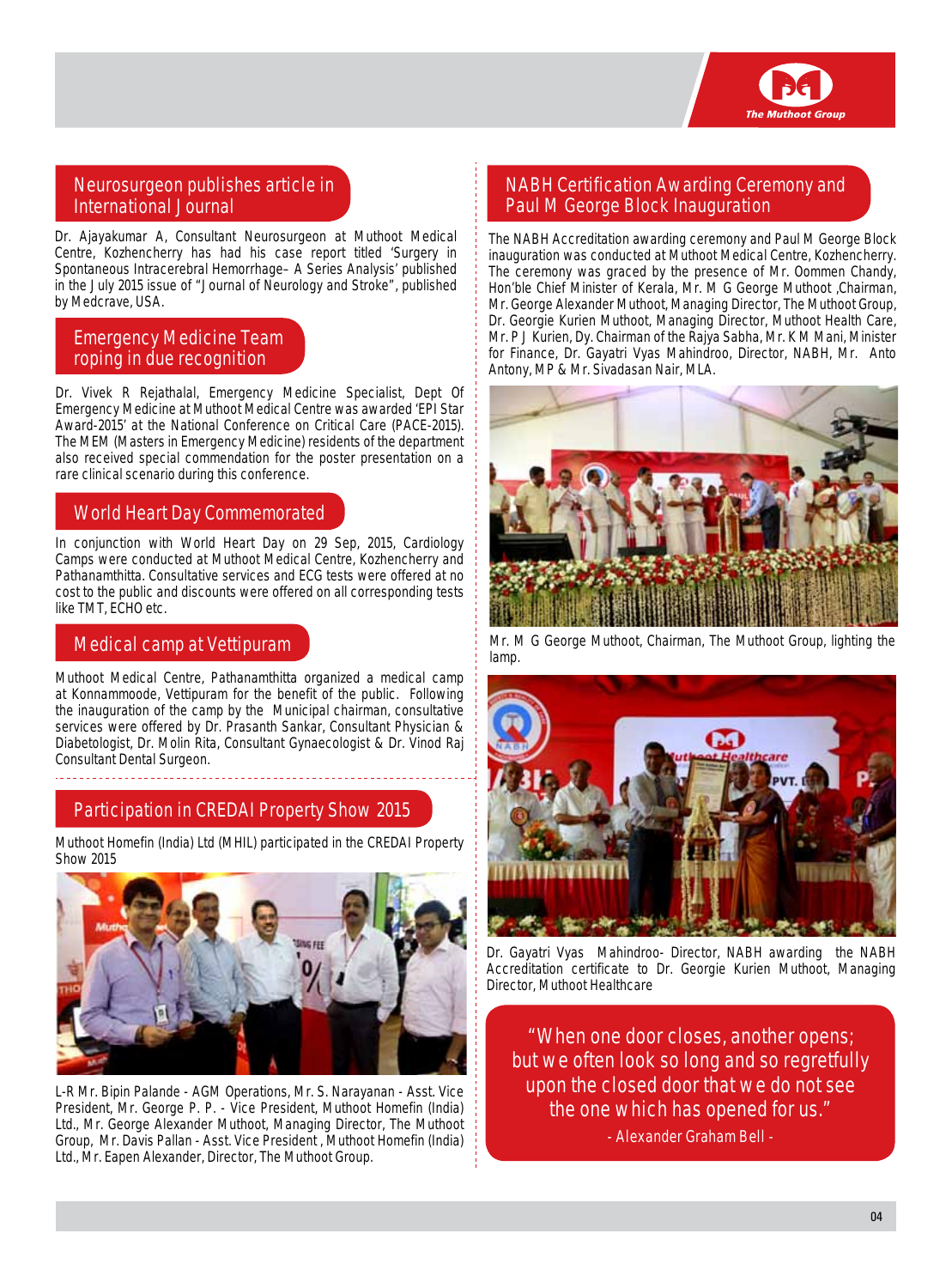

## **Inauguration of Muthoot M George Excellence Award distribution 2015 & Cash prizes for Karnataka Government Schools**



**Distribution of Wheat and Rice**



Wheat and Rice grains were distributed to the poor and underprivileged people in Churches, Gurudwaras, Mosques and Temples across Delhi.

Muthoot M George Excellence Award 2015 for Karnataka govt. Schools was inaugurated and distributed by Sri. K. Dwarakanath Babu, Special Secretary to Govt. of Karnataka along with Mr. George Muthoot Alexander, Director, The Muthoot Group. This scholarship will be benefitted to students of 400 Government schools and consists of a cash prize of Rs.3000/- with a certificate duly signed by Educational Officer and Chairman of Muthoot M George Foundation.

## **Cleanliness & Environmental Hygiene Initiative**

Muthoot Finance Ltd. distributed garbage bins to the Residents' Welfare Association (RWA) of Alaknanda colony in South Delhi. The initiative aimed at highlighting the importance of a clean environment and ensuring a more hygienic atmosphere in the area.



L-R : Mr. R.M Diwan, GM, The Muthoot group & Mrs. Meenakshi Lekhi, MP, New Delhi.

# **Umbrella Distribution**

Muthoot Finance Ltd. distributed umbrellas to students of different schools in Kerala State



Inauguration of Umbrella distribution in St. Antony's School, Ernakulam was done by Ms. Bhadra, Deputy Mayor, Cochin Corporation along with Mr. George M Jacob, Director, The Muthoot Group. Mr. Babu John Malayil, Deputy General Manager, and Mr. M.K. George, Sr. Regional Manager-Ernakulam, Muthoot Finance Ltd were present on the occasion.



Inauguration of Umbrella distribution in Govt. Girls Higher Secondary School, Ernakulam was done by Ms. Bhadra, Deputy Mayor, Cochin Corporation along with Mr. Eapen Alexander, Director, The Muthoot Group. Mr. Babu John Malayil, Deputy General Manager, The Muthoot Group, Mr. M.K George, Sr. Regional Manager-Ernakulam, Muthoot Finance Ltd were present on the occasion.

#### **Distribution of Exam Pads & Drawing Kits to Students of Thane**



As part of our consistent efforts towards facilitating quality education in the underprivileged areas of the country, Muthoot Finance Ltd. distributed examination pads, drawing kits and gift-hampers to underprivileged students of Municipal School in Thane. Cdr. S.S Pathare (Retd.), Regional Manager, Navi Mumbai was present on the occasion.



Umbrella distribution at MTLP School, Kuzhikkala.